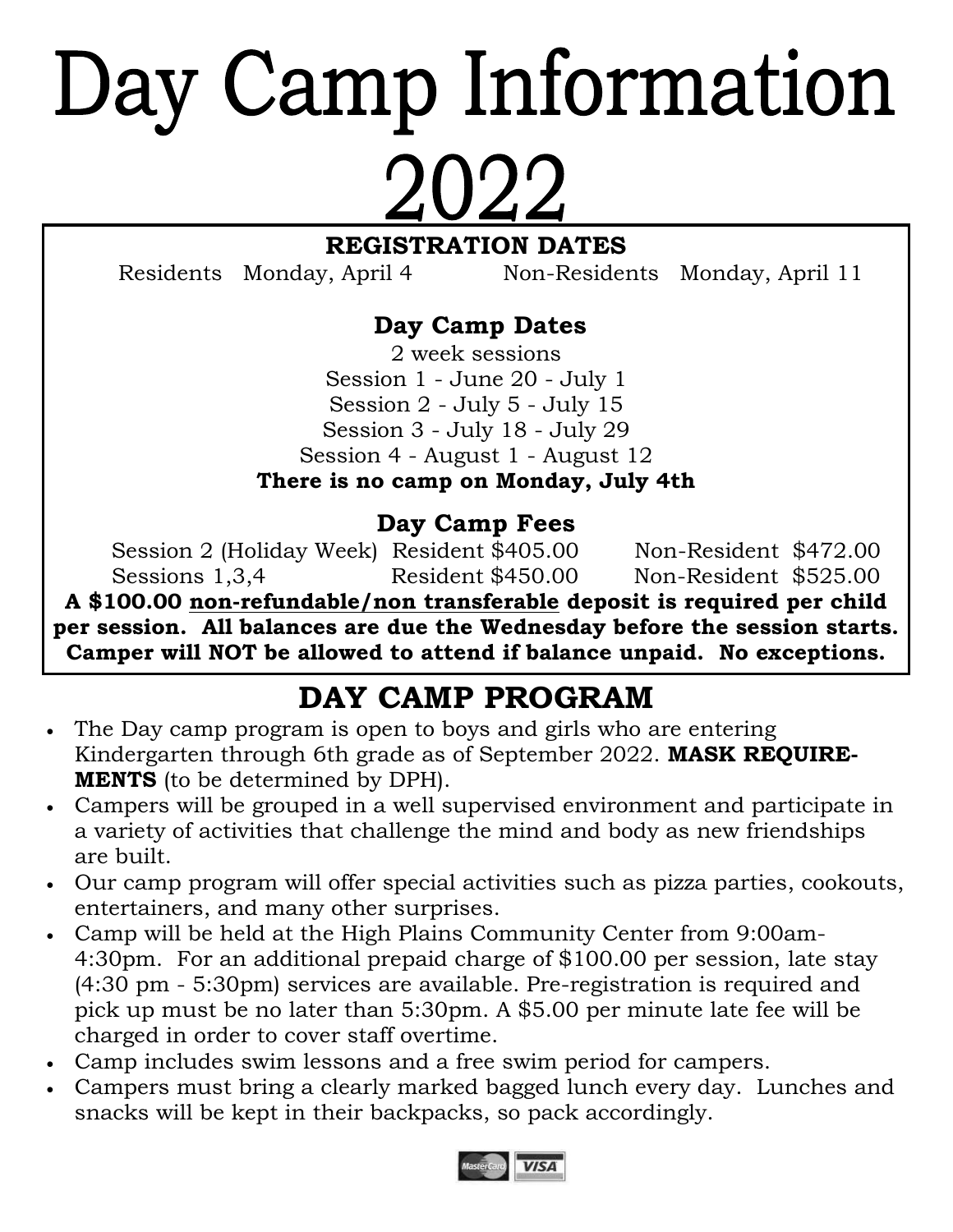## **Day Camp Registration Form**

|                                                                                                                                                                                                               | Please check week or weeks child attending:                                                          |                                |  |
|---------------------------------------------------------------------------------------------------------------------------------------------------------------------------------------------------------------|------------------------------------------------------------------------------------------------------|--------------------------------|--|
| $11-1$ Session 1 - June 20 - July 1<br>11-2 ___ Session 2 - July $5*$ - July 15<br>11-3 ____ Session 3 - July 18 - July 29<br>11-4 Session 4 - August 1 - August 12<br>*No camp on Monday, July 4th—Session 2 |                                                                                                      |                                |  |
|                                                                                                                                                                                                               | Child's shirt size (please circle one) YS YM YL AS AM                                                | <b>AXL</b><br>AL               |  |
|                                                                                                                                                                                                               | <b>Camper's name</b> Male / Female Date of Birth $\frac{1}{\sqrt{2}}$ Male / Female                  |                                |  |
|                                                                                                                                                                                                               | Home phone__________________________Grade entering in September__________School ____________________ |                                |  |
|                                                                                                                                                                                                               |                                                                                                      |                                |  |
|                                                                                                                                                                                                               |                                                                                                      |                                |  |
|                                                                                                                                                                                                               |                                                                                                      |                                |  |
|                                                                                                                                                                                                               |                                                                                                      | $\pmb{\text{Email}\_\_\_\_\_}$ |  |
|                                                                                                                                                                                                               |                                                                                                      |                                |  |
|                                                                                                                                                                                                               |                                                                                                      |                                |  |
|                                                                                                                                                                                                               |                                                                                                      |                                |  |
|                                                                                                                                                                                                               |                                                                                                      |                                |  |
|                                                                                                                                                                                                               |                                                                                                      |                                |  |
| Name                                                                                                                                                                                                          | Those adults who have permission to pick up my child from camp are:<br>Address                       | Phone Number                   |  |
|                                                                                                                                                                                                               |                                                                                                      |                                |  |
|                                                                                                                                                                                                               |                                                                                                      |                                |  |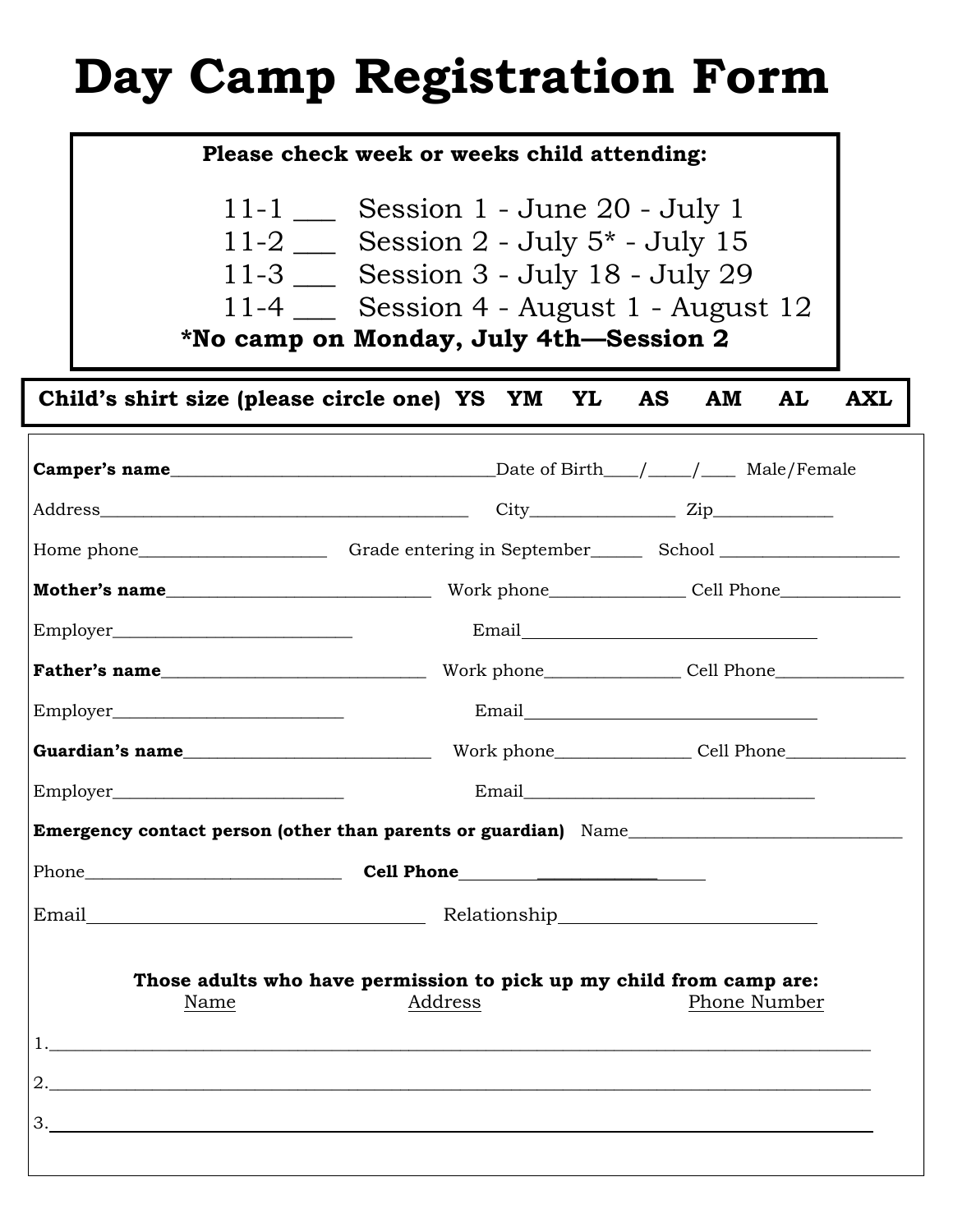#### **MEDICAL INFORMATION**

| Allergies: Food Bee Stings Poison Insect Bites Other                                                                                                                                                                                                                                                                                                                                                                                                                  |  |
|-----------------------------------------------------------------------------------------------------------------------------------------------------------------------------------------------------------------------------------------------------------------------------------------------------------------------------------------------------------------------------------------------------------------------------------------------------------------------|--|
|                                                                                                                                                                                                                                                                                                                                                                                                                                                                       |  |
| Is your child under medical care for any illness or health problems? Yes No                                                                                                                                                                                                                                                                                                                                                                                           |  |
|                                                                                                                                                                                                                                                                                                                                                                                                                                                                       |  |
| Is your child on medication: Yes No                                                                                                                                                                                                                                                                                                                                                                                                                                   |  |
|                                                                                                                                                                                                                                                                                                                                                                                                                                                                       |  |
| An "Administration of Medicine by Camp personnel" form is available at the Park and Recreation Office and a<br>signed Doctor's order must be turned in to the Camp Nurse before the start of camp for every medication<br>that will be administered to your child during camp.                                                                                                                                                                                        |  |
| Phone Manuscripture and the set of the set of the set of the set of the set of the set of the set of the set of the set of the set of the set of the set of the set of the set of the set of the set of the set of the set of                                                                                                                                                                                                                                         |  |
| <b>Emergency Medical/Surgical Treatment Permission Waiver</b>                                                                                                                                                                                                                                                                                                                                                                                                         |  |
| In the event of an emergency, accident or other mishap, I authorize that my child,                                                                                                                                                                                                                                                                                                                                                                                    |  |
| (child's name)                                                                                                                                                                                                                                                                                                                                                                                                                                                        |  |
| be taken to the hospital for emergency medical/or surgical treatment which a physician or dentist may determine<br>is necessary for my child's health and well being. I authorize the Park and Recreation Department to seek emer-<br>gency medical treatment for my child, including, but not limited to, surgical and possible life saving measures as<br>may be necessary according to the attending physician. I hold harmless the Town of Orange, its officials, |  |

employees or agents from all liability which may arise from the aforementioned action. I understand that every attempt will be made to contact me before such a decision is made.

Parent/Legal Guardian

 $Signature$  Date  $\frac{1}{2}$ 

#### **TERMS OF ACCEPTANCE FOR ORANGE PARK & RECREATION SUMMER CAMPS**

•A \$100.00 non-refundable, non-transferable, deposit is required for each session of Day Camp. It will be applied to the total session cost. **Cancellations will result in a forfeit of deposit.**

•REFUNDS will only be given for documented medical reasons, less a \$10.00 processing fee.

•**Full payment is due the Wednesday before the session begins. The Park and Recreation Department retains the right to cancel any enrollment, without payment in full, prior to the start of the camp session.**

•The camp will not assume liability for damage to the property of campers. Please be sure to mark all belongings with your child's name. Name tags will not be used on any trips; names on shirts, bags or other items your child may bring should not be visible to strangers.

•The following items are not allowed to be brought to camp: ipods, handheld games, makeup, weapons of any sort(real or play), radios, valuables, cell phones or toys that may be deemed a danger to the staff or campers.

•Each day your camper should bring: a bathing suit, towel, goggles (if appropriate) and a lunch. •Camper placement will be at the discretion of the Camp Director.

•The Park and Recreation Department retains the right to suspend, or expel without refund, for violation of camp rules.

•Smoking, use of alcohol or other drugs is prohibited and will be cause for immediate dismissal without refund.

•Pictures taken while in camp may be used in camp brochures, videos and/or newspaper publicity unless advised otherwise.